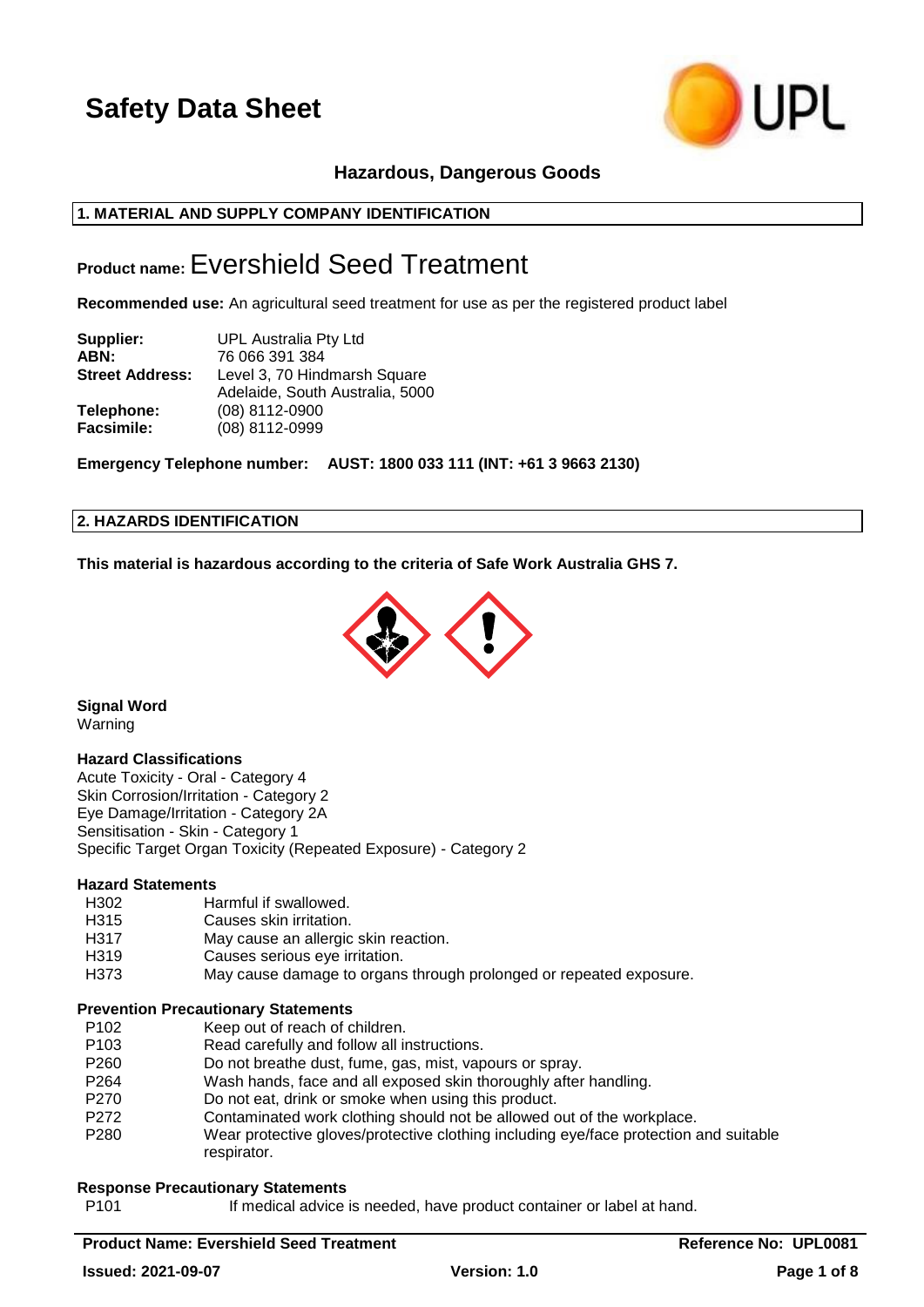

| P301+P312<br>P302+P352 | IF SWALLOWED: Call a POISON CENTER/doctor if you feel unwell.<br>IF ON SKIN: Wash with plenty of water and soap. |
|------------------------|------------------------------------------------------------------------------------------------------------------|
|                        | P305+P351+P338 IF IN EYES: Rinse cautiously with water for several minutes. Remove contact                       |
|                        | lenses, if present and easy to do. Continue rinsing.                                                             |
| P314                   | Get medical advice/attention if you feel unwell.                                                                 |
| P330                   | Rinse mouth.                                                                                                     |
| P333+P313              | If skin irritation or rash occurs: Get medical advice/attention.                                                 |
| P337+P313              | If eye irritation persists: Get medical advice/attention.                                                        |
| P362+P364              | Take off contaminated clothing and wash it before reuse                                                          |

## **Storage Precautionary Statement**

Not allocated

# **Disposal Precautionary Statement**

Dispose of contents/container in accordance with local, regional, national and international regulations.

**Poison Schedule:** S6. Poison

## **DANGEROUS GOOD CLASSIFICATION**

Classified as Dangerous Goods by the criteria of the "Australian Code for the Transport of Dangerous Goods by Road & Rail" and the "New Zealand NZS5433: Transport of Dangerous Goods on Land".

## **Dangerous Goods Class:** 9

Australian Special Provisions; AU01: Environmentally Hazardous Substances meeting the description of UN 3077 or UN 3082 are not subject to this Code (ADG 07) when transported by road or rail in;

(a) packagings that do not incorporate a receptacle exceeding 500 Kg (L); or

(b) IBCs.

| 3. COMPOSITION INFORMATION                                            |                      |                                      |
|-----------------------------------------------------------------------|----------------------|--------------------------------------|
| <b>CHEMICAL ENTITY</b>                                                | CAS NO               | <b>PROPORTION</b>                    |
| Thiram<br>Thiabendazole<br>Ingredients determined to be Non-Hazardous | 137-26-8<br>148-79-8 | 360 g/L<br>200 g/L<br><b>Balance</b> |
|                                                                       |                      | 100%                                 |

## **4. FIRST AID MEASURES**

If poisoning occurs, contact a doctor or Poisons Information Centre (Phone Australia 131 126, New Zealand 0800 764 766).

**Inhalation:** Remove victim from exposure - avoid becoming a casualty. Remove contaminated clothing and loosen remaining clothing. Allow patient to assume most comfortable position and keep warm. Keep at rest until fully recovered. Seek medical advice if effects persist.

**Skin Contact:** Effects may be delayed. If skin or hair contact occurs, immediately remove contaminated clothing and flush skin and hair with running water. Continue flushing with water until advised to stop by the Poisons Information Centre or a Doctor; or for 15 minutes and transport to Doctor or Hospital.

**Eye contact:** If in eyes, hold eyelids apart and flush the eyes continuously with running water. Continue flushing until advised to stop by the Poisons Information Centre or a Doctor; or for at least 15 minutes and transport to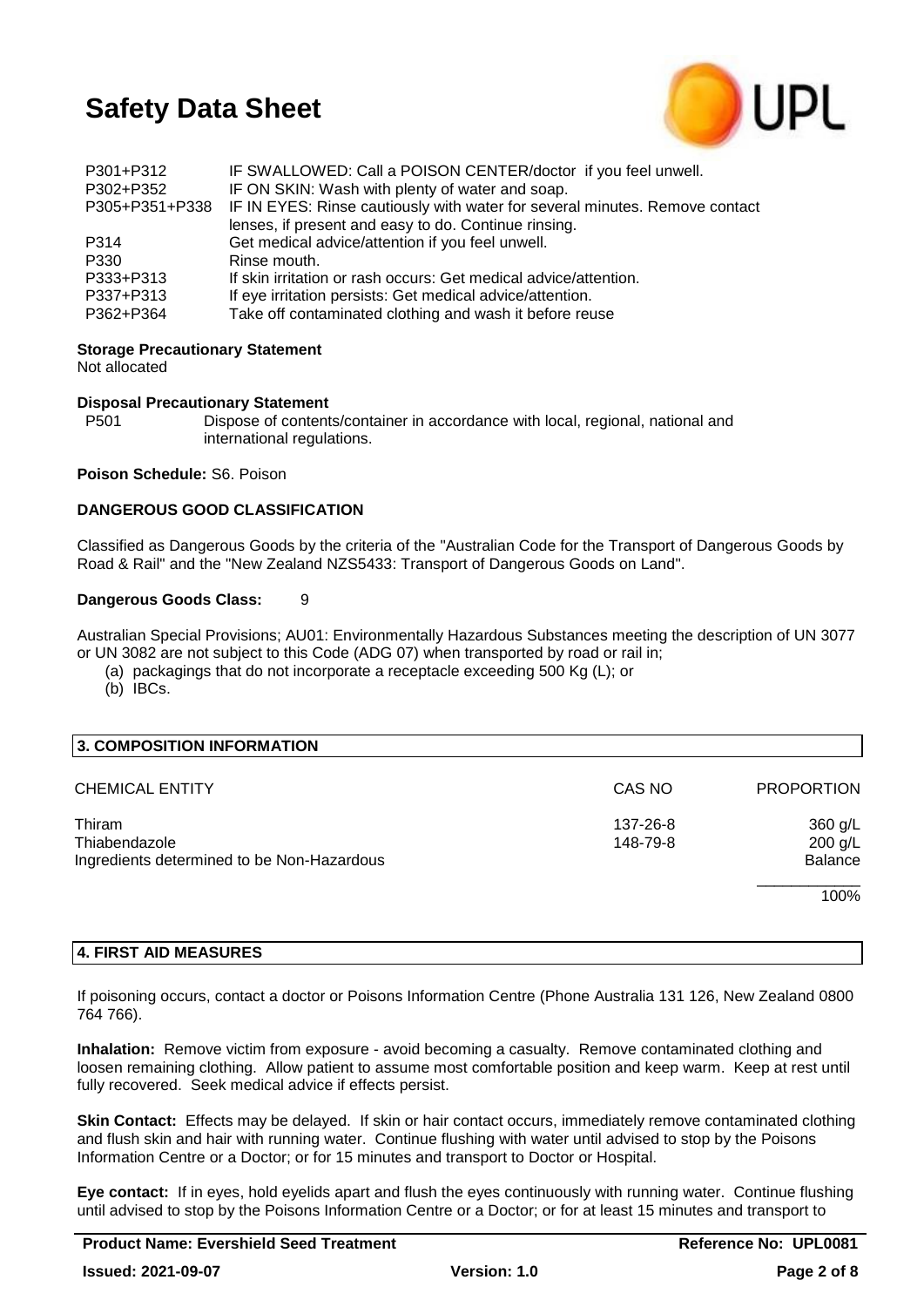

Doctor or Hospital.

**Ingestion:** Rinse mouth with water. If swallowed, do NOT induce vomiting. Give a glass of water to drink. Never give anything by the mouth to an unconscious patient. If vomiting occurs give further water. Immediately call Poisons Centre or Doctor.

**PPE for First Aiders:** Wear safety shoes, overalls, gloves, safety glasses. Available information suggests that gloves made from nitrile rubber should be suitable for intermittent contact. However, due to variations in glove construction and local conditions, the user should make a final assessment. Always wash hands before smoking, eating, drinking or using the toilet. Wash contaminated clothing and other protective equipment before storing or re-using.

**Notes to physician:** Treat symptomatically. Effects may be delayed.

#### **5. FIRE FIGHTING MEASURES**

**Hazchem Code:** •3Z

**Suitable extinguishing media:** If material is involved in a fire use alcohol resistant foam or dry agent (carbon dioxide, dry chemical powder).

**Specific hazards:** Non-combustible material.

**Fire fighting further advice:** Not combustible, however following evaporation of aqueous component residual material can burn if ignited.

## **6. ACCIDENTAL RELEASE MEASURES**

#### **SMALL SPILLS**

Wear protective equipment to prevent skin and eye contamination. Avoid inhalation of vapours or dust. Wipe up with absorbent (clean rag or paper towels). Collect and seal in properly labelled containers or drums for disposal.

## **LARGE SPILLS**

Clear area of all unprotected personnel. Slippery when spilt. Avoid accidents, clean up immediately. Wear protective equipment to prevent skin and eye contamination and the inhalation of vapours. Work up wind or increase ventilation. Contain - prevent run off into drains and waterways. Use absorbent (soil, sand or other inert material). Collect and seal in properly labelled containers or drums for disposal. If contamination of crops, sewers or waterways has occurred advise local emergency services.

#### **Dangerous Goods - Initial Emergency Response Guide No:** 47

#### **7. HANDLING AND STORAGE**

**Handling:** Avoid eye contact and skin contact. Avoid inhalation of vapour, mist or aerosols.

**Storage:** Store in a cool, dry, well-ventilated place and out of direct sunlight. Store away from foodstuffs. Store away from incompatible materials described in Section 10. Store away from sources of heat and/or ignition. Keep container standing upright. Keep containers closed when not in use - check regularly for leaks.

This material is classified as a Class 9 Miscellaneous Dangerous Good as per the criteria of the "Australian Code for the Transport of Dangerous Goods by Road & Rail" and/or the "New Zealand NZS5433: Transport of Dangerous Goods on Land" and must be stored in accordance with the relevant regulations.

This material is a Scheduled Poison Schedule 6 (Poison) and must be stored, maintained and used in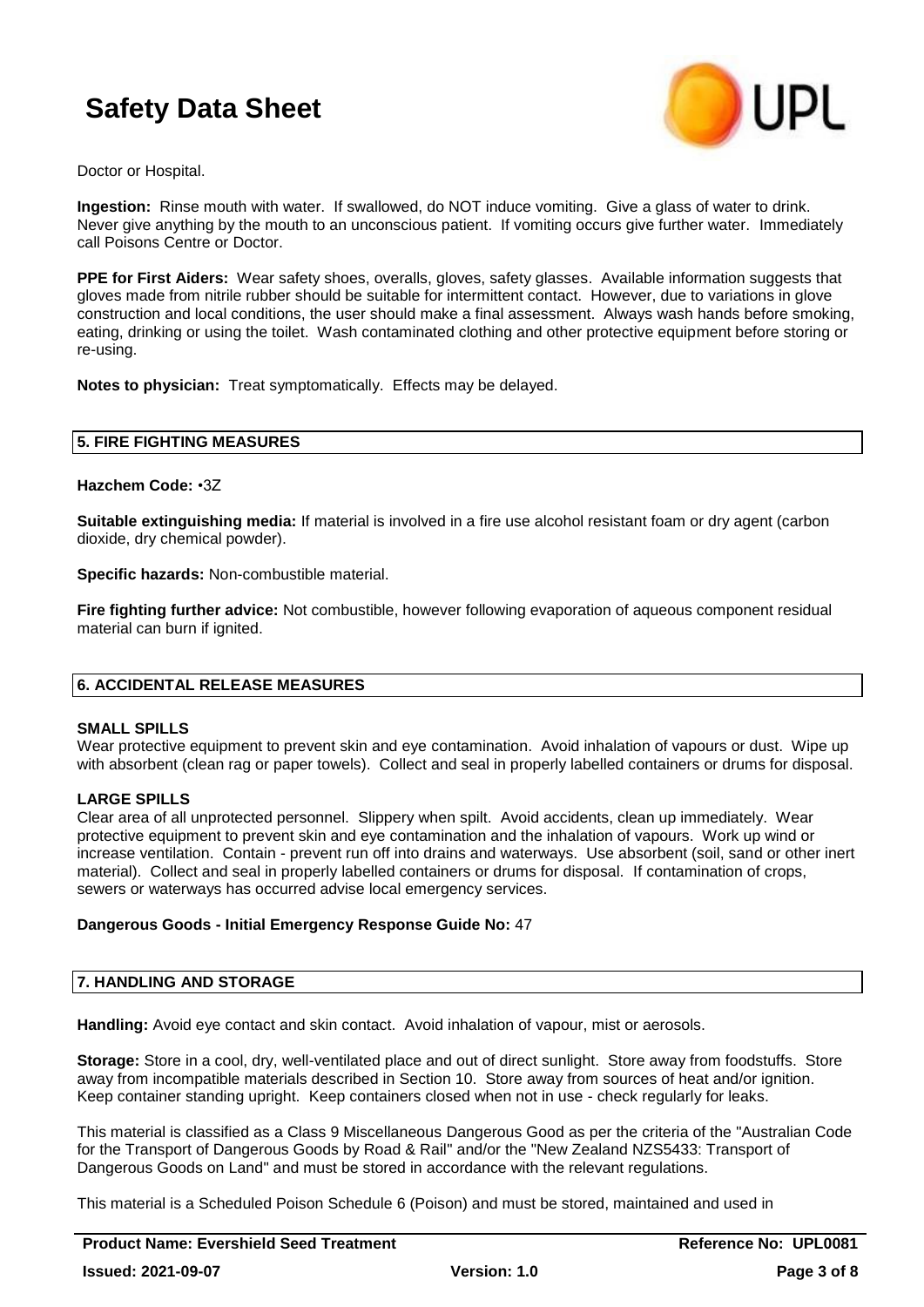

accordance with the relevant regulations.

#### **8. EXPOSURE CONTROLS / PERSONAL PROTECTION**

**National occupational exposure limits:**

|        | TWA |                     | <b>STEL</b>                |        | <b>NOTICES</b> |
|--------|-----|---------------------|----------------------------|--------|----------------|
|        |     | ppm mg/m3 ppm mg/m3 |                            |        |                |
| Thiram |     | $  1$               | and the state of the state | $\sim$ | ٠              |

As published by Safe Work Australia.

TWA - The time-weighted average airborne concentration over an eight-hour working day, for a five-day working week over an entire working life.

STEL (Short Term Exposure Limit) - the average airborne concentration over a 15 minute period which should not be exceeded at any time during a normal eight-hour workday.

These Exposure Standards are guides to be used in the control of occupational health hazards. All atmospheric contamination should be kept to as low a level as is workable. These exposure standards should not be used as fine dividing lines between safe and dangerous concentrations of chemicals. They are not a measure of relative toxicity.

If the directions for use on the product label are followed, exposure of individuals using the product should not exceed the above standard. The standard was created for workers who are routinely, potentially exposed during product manufacture.

**Biological Limit Values:** As per the "National Model Regulations for the Control of Workplace Hazardous Substances (Safe Work Australia)" the ingredients in this material do not have a Biological Limit Allocated.

**Engineering Measures:** Ensure ventilation is adequate to maintain air concentrations below Exposure Standards. Use only in well ventilated areas. Use with local exhaust ventilation or while wearing appropriate respirator. Vapour heavier than air - prevent concentration in hollows or sumps. Do NOT enter confined spaces where vapour may have collected.

**Personal Protection Equipment:** SAFETY SHOES, OVERALLS, GLOVES, SAFETY GLASSES.

Personal protective equipment (PPE) must be suitable for the nature of the work and any hazard associated with the work as identified by the risk assessment conducted.

Wear safety shoes, overalls, gloves, safety glasses. Available information suggests that gloves made from nitrile rubber should be suitable for intermittent contact. However, due to variations in glove construction and local conditions, the user should make a final assessment. Always wash hands before smoking, eating, drinking or using the toilet. Wash contaminated clothing and other protective equipment before storing or re-using.

**Hygiene measures:** Keep away from food, drink and animal feeding stuffs. When using do not eat, drink or smoke. Wash hands prior to eating, drinking or smoking. Avoid contact with clothing. Avoid eye contact and skin contact. Avoid inhalation of vapour, mist or aerosols. Ensure that eyewash stations and safety showers are close to the workstation location.

## **9. PHYSICAL AND CHEMICAL PROPERTIES**

| Form:   | Liquid |
|---------|--------|
| Colour: | Green  |
| Odour:  | N Av   |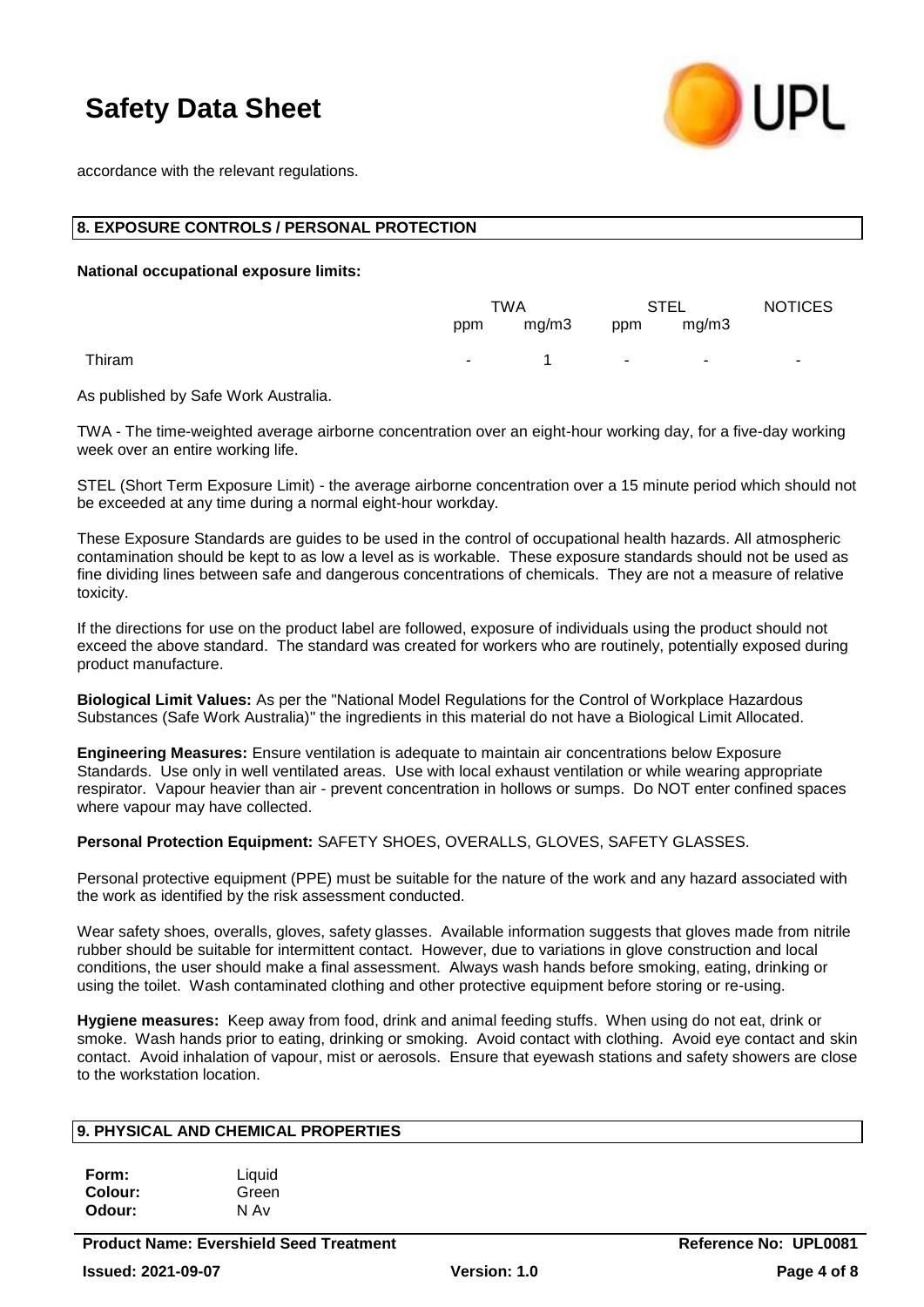

| <b>Specific Gravity:</b><br>1.182<br><b>Relative Vapour Density (air=1):</b><br>>1<br>Vapour Pressure (20 °C):<br>N Av<br>Flash Point (°C):<br>N App<br>N App<br>Flammability Limits (%):<br>N Av<br><b>Autoignition Temperature (°C):</b><br>Melting Point/Range (°C):<br>N Av<br><b>Boiling Point/Range (°C):</b><br>>100<br>pH:<br><b>Viscosity:</b><br>N Av<br>Total VOC (g/Litre):<br>N Av | Solubility: | N Av        |
|-------------------------------------------------------------------------------------------------------------------------------------------------------------------------------------------------------------------------------------------------------------------------------------------------------------------------------------------------------------------------------------------------|-------------|-------------|
|                                                                                                                                                                                                                                                                                                                                                                                                 |             |             |
|                                                                                                                                                                                                                                                                                                                                                                                                 |             |             |
|                                                                                                                                                                                                                                                                                                                                                                                                 |             |             |
|                                                                                                                                                                                                                                                                                                                                                                                                 |             |             |
|                                                                                                                                                                                                                                                                                                                                                                                                 |             |             |
|                                                                                                                                                                                                                                                                                                                                                                                                 |             |             |
|                                                                                                                                                                                                                                                                                                                                                                                                 |             |             |
|                                                                                                                                                                                                                                                                                                                                                                                                 |             |             |
|                                                                                                                                                                                                                                                                                                                                                                                                 |             | $7.5 - 8.5$ |
|                                                                                                                                                                                                                                                                                                                                                                                                 |             |             |
|                                                                                                                                                                                                                                                                                                                                                                                                 |             |             |

(Typical values only - consult specification sheet)  $N Av = Not available, N App = Not applicable$ 

## **10. STABILITY AND REACTIVITY**

**Chemical stability:** This material is thermally stable when stored and used as directed.

**Conditions to avoid:** Elevated temperatures and sources of ignition.

**Incompatible materials:** Oxidising agents.

**Hazardous decomposition products:** Oxides of carbon and nitrogen, smoke and other toxic fumes.

**Hazardous reactions:** No known hazardous reactions.

## **11. TOXICOLOGICAL INFORMATION**

No adverse health effects expected if the product is handled in accordance with this Safety Data Sheet and the product label. Symptoms or effects that may arise if the product is mishandled and overexposure occurs are:

## **Acute Effects**

**Inhalation:** Material may be an irritant to mucous membranes and respiratory tract.

**Skin contact:** Contact with skin will result in irritation. A skin sensitiser. Repeated or prolonged skin contact may lead to allergic contact dermatitis.

**Ingestion:** Harmful if swallowed. Swallowing can result in nausea, vomiting and irritation of the gastrointestinal tract.

**Eye contact:** An eye irritant.

## **Acute toxicity**

**Inhalation:** This material has been classified as not hazardous for acute inhalation exposure. Acute toxicity estimate (based on ingredients):  $LC_{50} > 20.0$  mg/L for vapours or  $LC_{50} > 5.0$  mg/L for dust and mist.

**Skin contact:** This material has been classified as not hazardous for acute dermal exposure. Acute toxicity estimate (based on ingredients):  $LD_{50} > 2,000$  mg/Kg bw

**Ingestion:** This material has been classified as a Category 4 Hazard. Acute toxicity estimate (based on ingredients):  $300 < LD_{50} \leq 2,000$  mg/Kg bw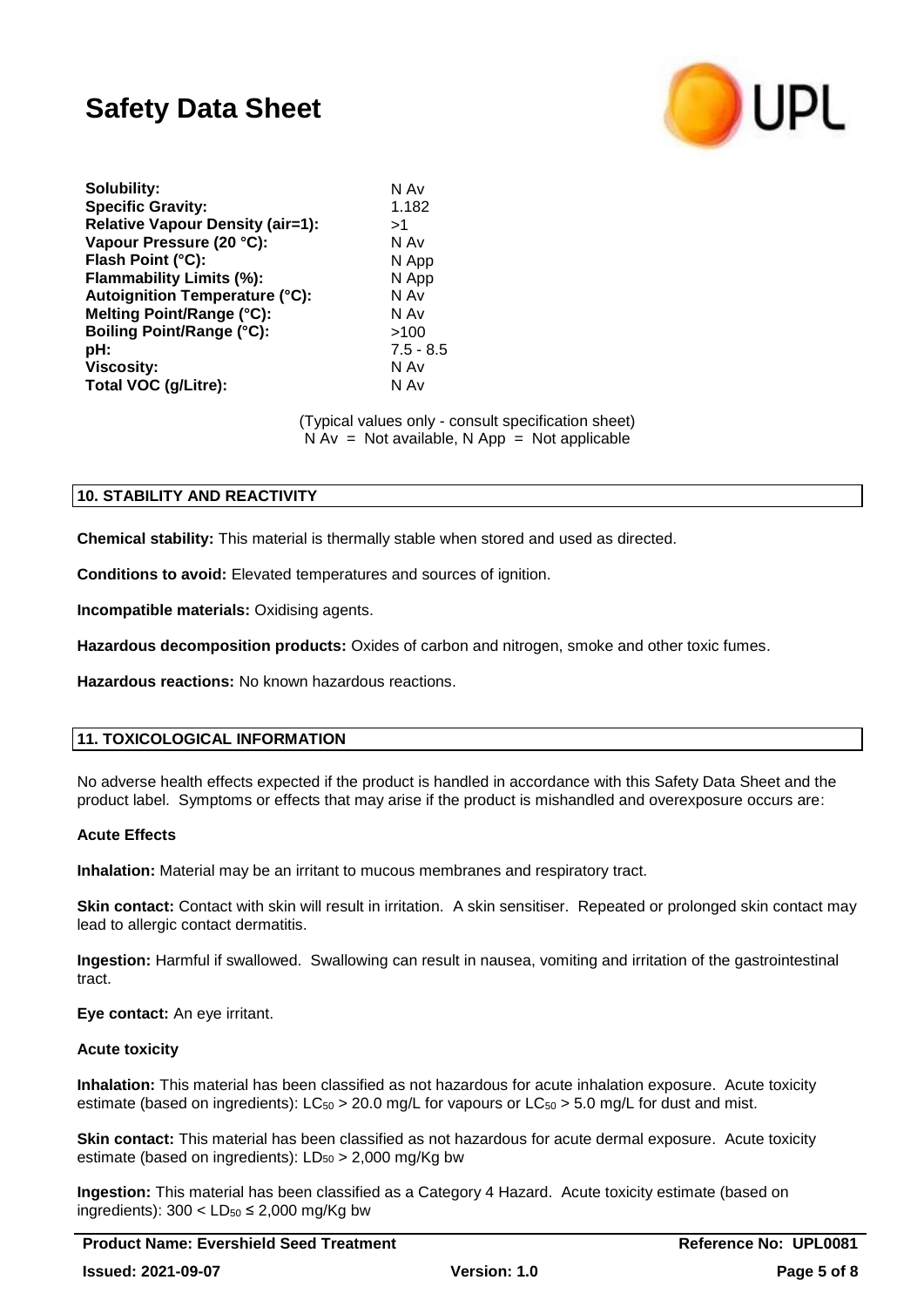

**Corrosion/Irritancy:** Eye: this material has been classified as a Category 2A Hazard (reversible effects to eyes). Skin: this material has been classified as a Category 2 Hazard (reversible effects to skin).

**Sensitisation:** Inhalation: this material has been classified as not a respiratory sensitiser. Skin: this material has been classified as a Category 1 Hazard (skin sensitiser).

**Aspiration hazard:** This material has been classified as not an aspiration hazard.

**Specific target organ toxicity (single exposure):** This material has been classified as not a specific hazard to target organs by a single exposure.

#### **Chronic Toxicity**

**Mutagenicity:** This material has been classified as not a mutagen.

**Carcinogenicity:** This material has been classified as not a carcinogen.

**Reproductive toxicity (including via lactation):** This material has been classified as not a reproductive toxicant.

**Specific target organ toxicity (repeat exposure):** This material has been classified as a Category 2 Hazard.

## **12. ECOLOGICAL INFORMATION**

Avoid contaminating waterways.

**Acute aquatic hazard:** This material has been classified as not hazardous for acute aquatic exposure. Acute toxicity estimate (based on ingredients): > 100 mg/L

**Long-term aquatic hazard:** This material has been classified as not hazardous for chronic aquatic exposure. Non-rapidly or rapidly degradable substance for which there are adequate chronic toxicity data available OR in the absence of chronic toxicity data, Acute toxicity estimate (based on ingredients): >100 mg/L, where the substance is not rapidly degradable and/or BCF  $<$  500 and/or log  $K_{ow}$   $<$  4.

**Ecotoxicity:** No information available.

**Persistence and degradability:** No information available.

**Bioaccumulative potential:** No information available.

**Mobility:** No information available.

#### **13. DISPOSAL CONSIDERATIONS**

Persons conducting disposal, recycling or reclamation activities should ensure that appropriate personal protection equipment is used, see "Section 8. Exposure Controls and Personal Protection" of this SDS.

If possible material and its container should be recycled. If material or container cannot be recycled, dispose in accordance with local, regional, national and international Regulations.

#### **14. TRANSPORT INFORMATION**

# **ROAD AND RAIL TRANSPORT**

**Product Name: Evershield Seed Treatment Reference No: UPL0081**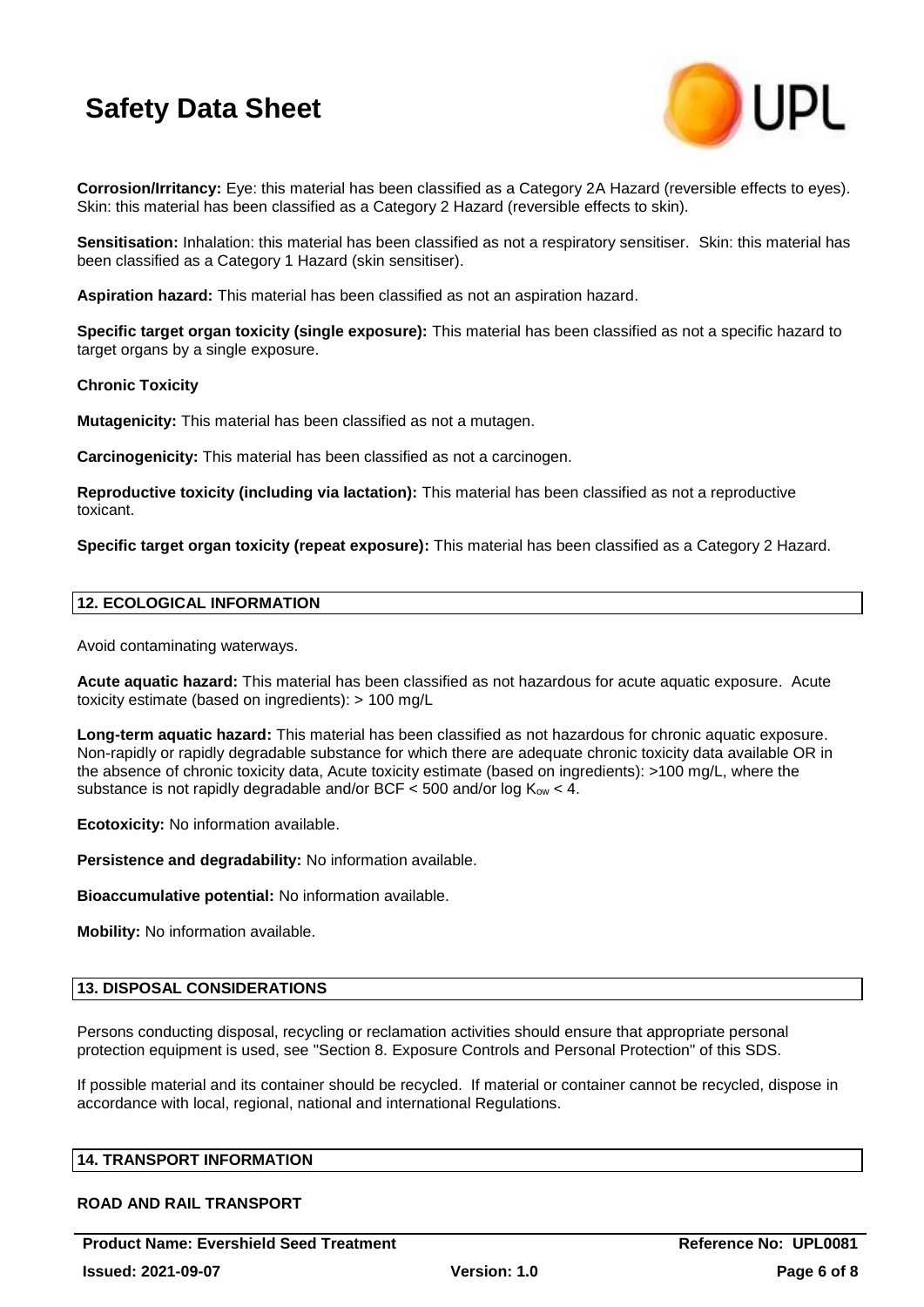

Classified as Dangerous Goods by the criteria of the "Australian Code for the Transport of Dangerous Goods by Road & Rail" and the "New Zealand NZS5433: Transport of Dangerous Goods on Land".

Australian Special Provisions; AU01: Environmentally Hazardous Substances meeting the description of UN 3077 or UN 3082 are not subject to this Code (ADG 07) when transported by road or rail in;

(c) packagings that do not incorporate a receptacle exceeding 500 Kg (L); or

(d) IBCs.



| UN No:                              | 3082       |
|-------------------------------------|------------|
| <b>Dangerous Goods Class:</b>       | 9          |
| <b>Packing Group:</b>               | Ш          |
| <b>Hazchem Code:</b>                | $\cdot 37$ |
| <b>Emergency Response Guide No:</b> | 47         |
| <b>Limited Quantities</b>           | 5 L        |
|                                     |            |

**Proper Shipping Name:** ENVIRONMENTALLY HAZARDOUS SUBSTANCE, LIQUID, N.O.S. (THIRAM; THIABENDAZOLE)

**Segregation Dangerous Goods:** Not to be loaded with explosives (Class 1). Note 1: Materials that are fire risks are incompatible with oxidising agents (Class 5.1) or organic peroxides (Class 5.2). Exemptions may apply.

#### **MARINE TRANSPORT**

Classified as Dangerous Goods by the criteria of the International Maritime Dangerous Goods Code (IMDG Code) for transport by sea. This material is classified as a Marine Pollutant (P) according to the International Maritime Dangerous Goods Code.



| UN No:                        | 3082 |
|-------------------------------|------|
| <b>Dangerous Goods Class:</b> | 9    |
| <b>Packing Group:</b>         | Ш    |

**Proper Shipping Name:** ENVIRONMENTALLY HAZARDOUS SUBSTANCE, LIQUID, N.O.S. (THIRAM; THIABENDAZOLE)

#### **AIR TRANSPORT**

Classified as Dangerous Goods by the criteria of the International Air Transport Association (IATA) Dangerous Goods Regulations for transport by air.



**UN No:** 3082 **Dangerous Goods Class:** 9 **Packing Group:** III